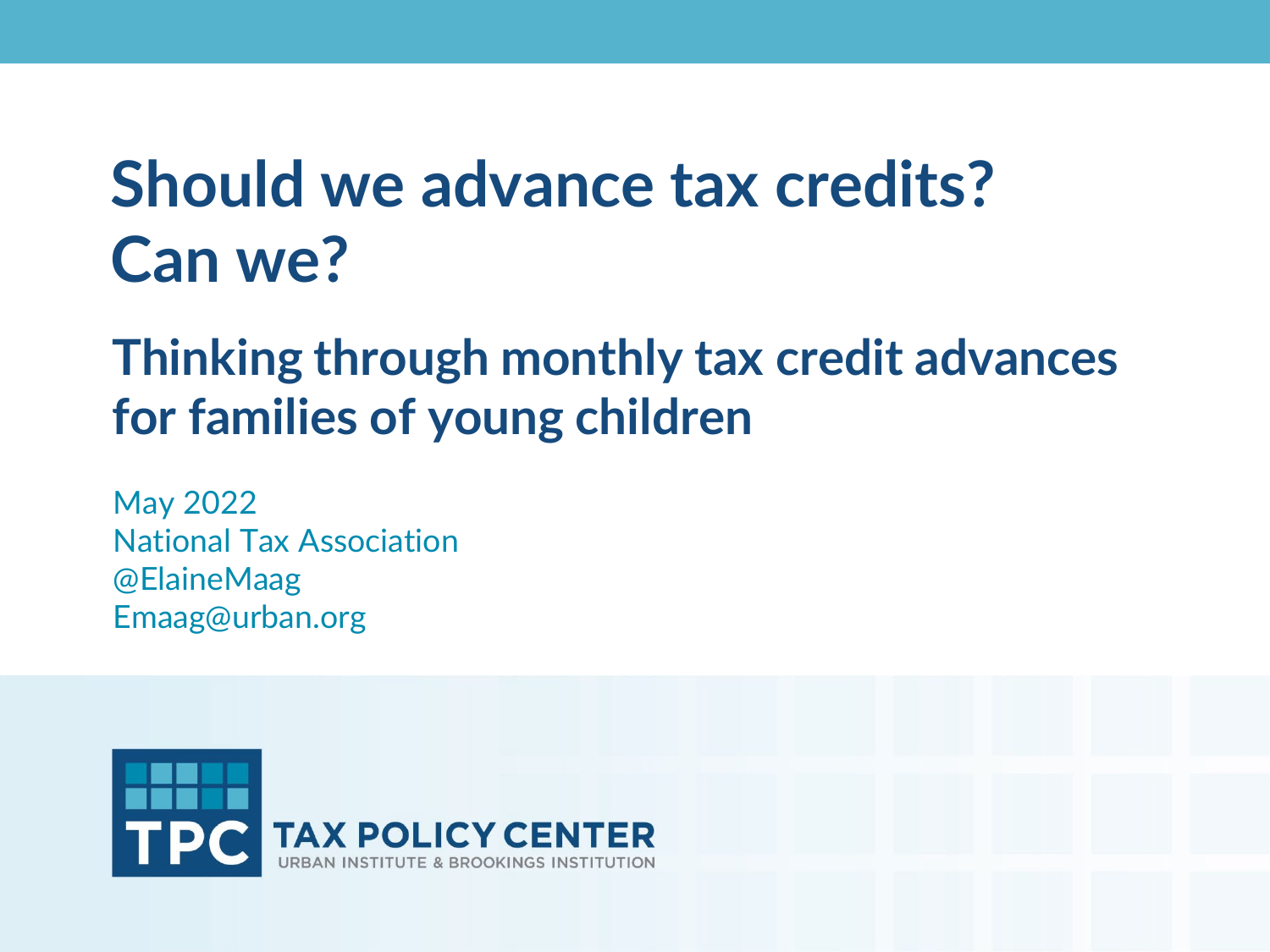# **Reasons to advance payments / smooth income**



- Volatile incomes can be bad for low-income children
	- Increased risk of food insecurity
	- Can delay access to health care
	- Increase stress…

• Nearly 40 percent of low-income working age families have incomes that spike or dip in at least six months of the year

• Families, particularly those with young children, tend to experience income drops surrounding the birth of a child.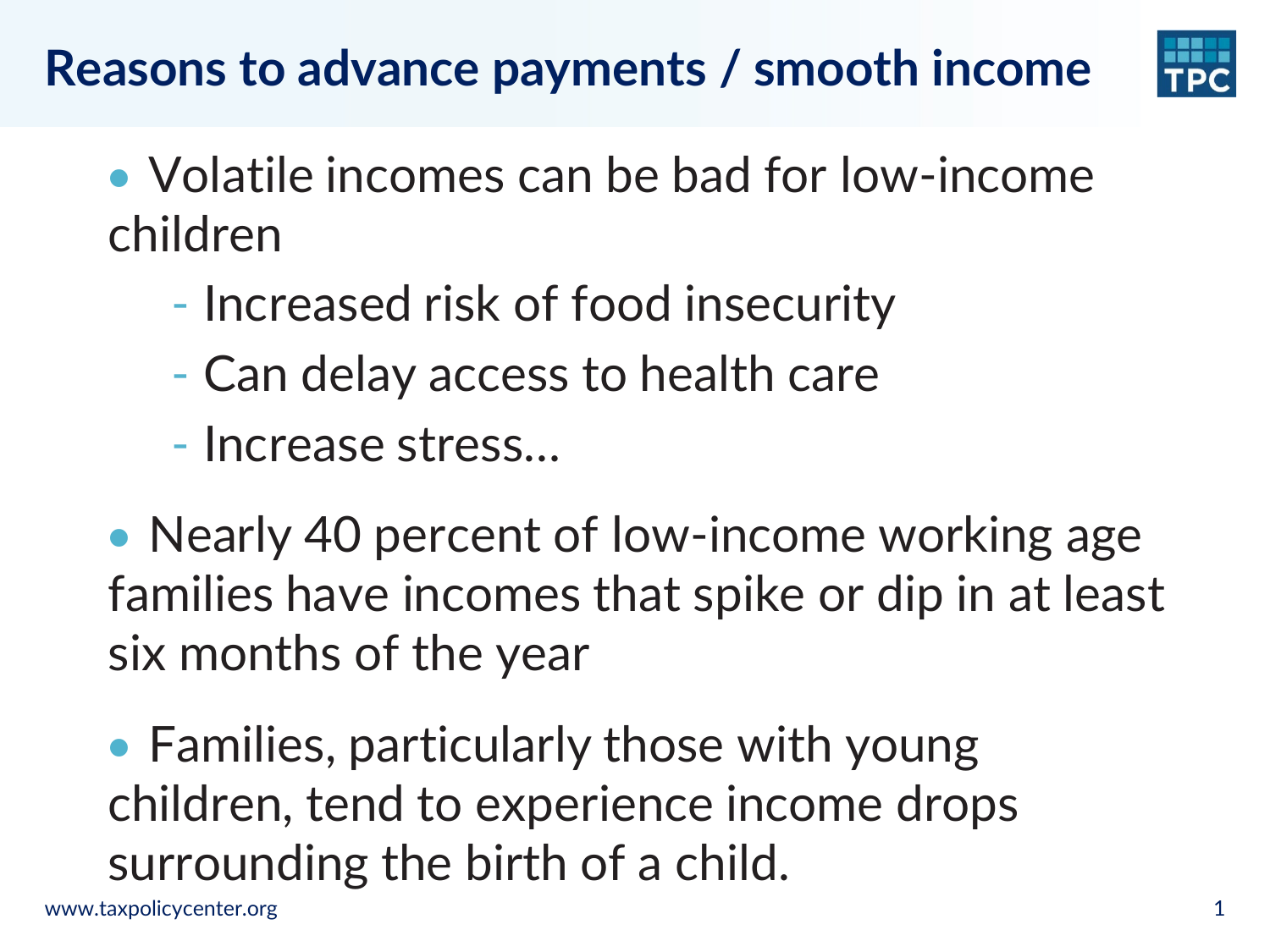# **Refundable tax credits financially important**



• Low-income families can get a substantial share of annual income from tax credits

| Share of income from various sources, full year |                |            |                   |             |            |  |  |
|-------------------------------------------------|----------------|------------|-------------------|-------------|------------|--|--|
| Less than twice poverty                         |                |            |                   |             |            |  |  |
|                                                 | Earnings       | Other      | <b>CTC - 2018</b> | <b>EITC</b> | CTC - 2021 |  |  |
| Total                                           |                | 67%<br>17% | 7%                | 10%         | 19%        |  |  |
|                                                 |                |            |                   |             |            |  |  |
| Number of children under age 18                 |                |            |                   |             |            |  |  |
|                                                 | 1              | 68%<br>18% | 5%                | 9%          | 13%        |  |  |
|                                                 | $\overline{2}$ | 15%<br>67% | 7%                | 11%         | 19%        |  |  |
|                                                 | $3+$           | 66%<br>17% | 9%                | 9%          | 24%        |  |  |
| <b>Filing Status</b>                            |                |            |                   |             |            |  |  |
| Married                                         |                | 71%<br>12% | 8%                | 8%          | 18%        |  |  |
| <b>Head of household</b>                        |                |            |                   |             |            |  |  |
| Male                                            |                | 71%<br>11% | 7%                | 10%         | 19%        |  |  |
| Female                                          |                | 60%<br>24% | 6%                | 11%         | 20%        |  |  |

www.taxpolicycenter.org 2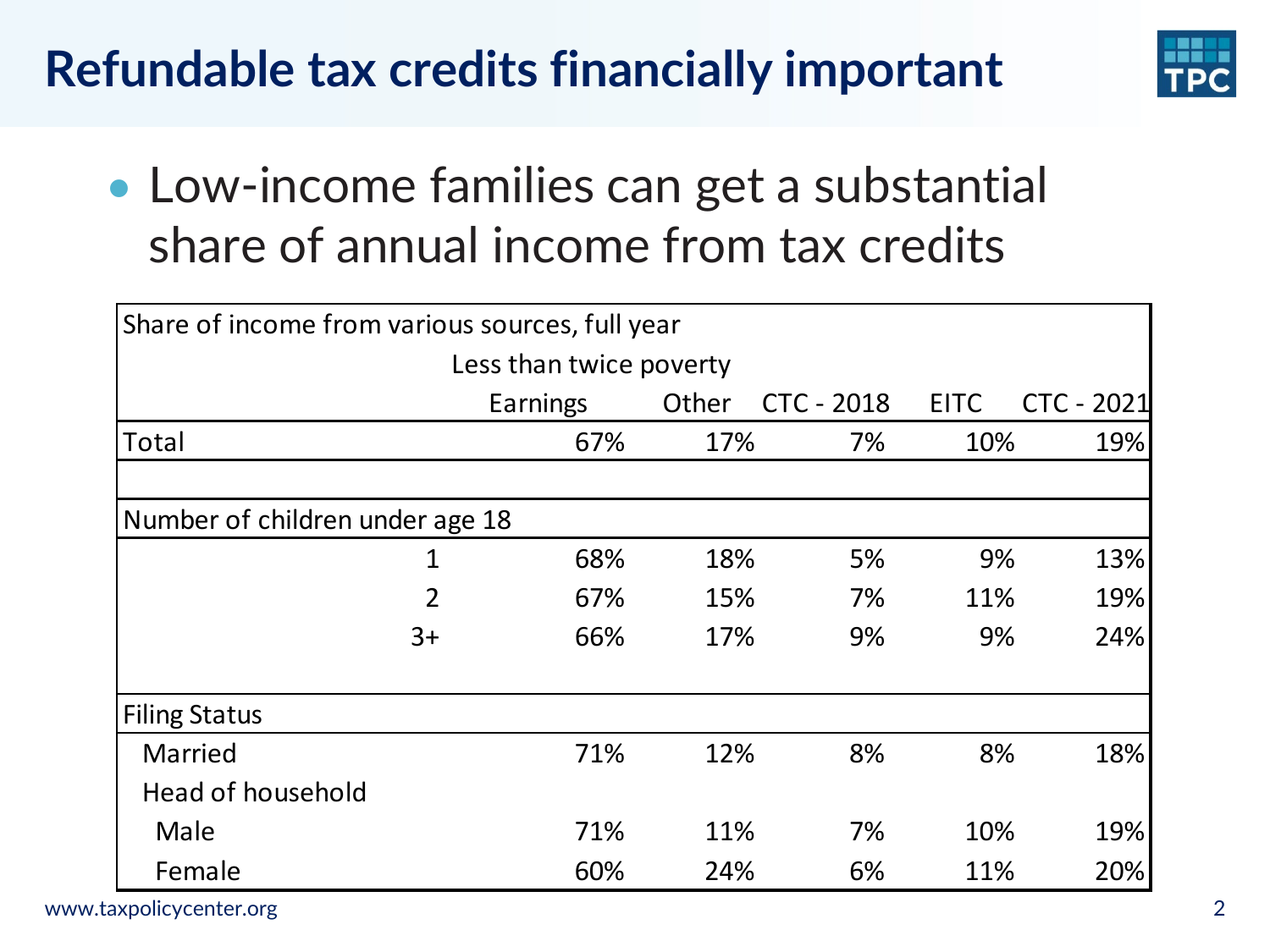#### **Past failures: Advanced EITC**



- Very low participation (3%)
	- Administered by employer
	- Fear of repayment
- High error rate
- Small amounts of money (~\$100 per month)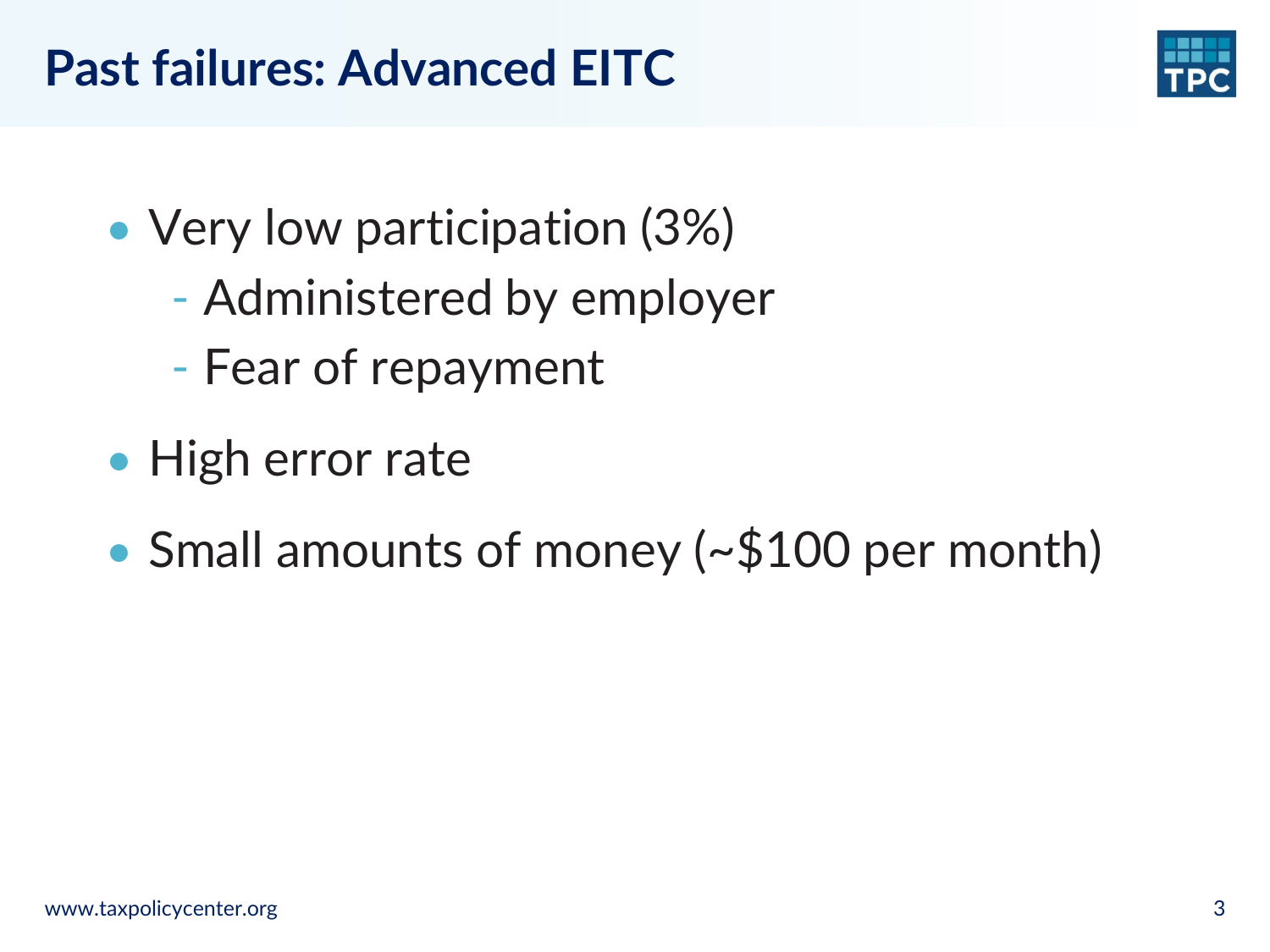



- For CTC...
	- \$500 if expanded
	- \$160 if not expanded (higher if fully refundable)
	- Higher for families with young children if CTC is expanded.
- Operated through government
- Opt-out / hold harmless
- More total aid coming through tax system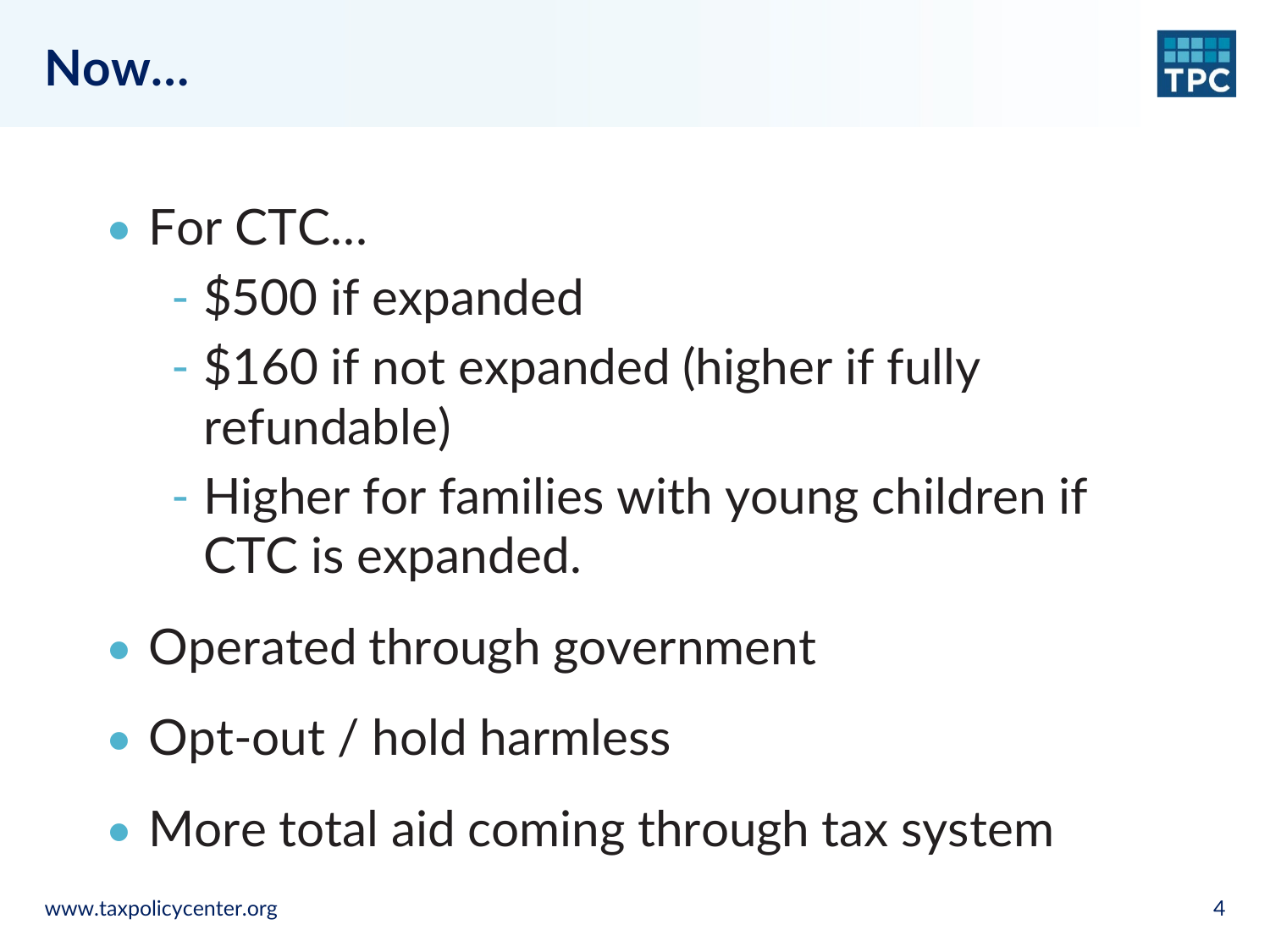## **Is this a solution in search of a problem?**





Source: December 2021 Urban Institute Well-Being and Basic Needs Survey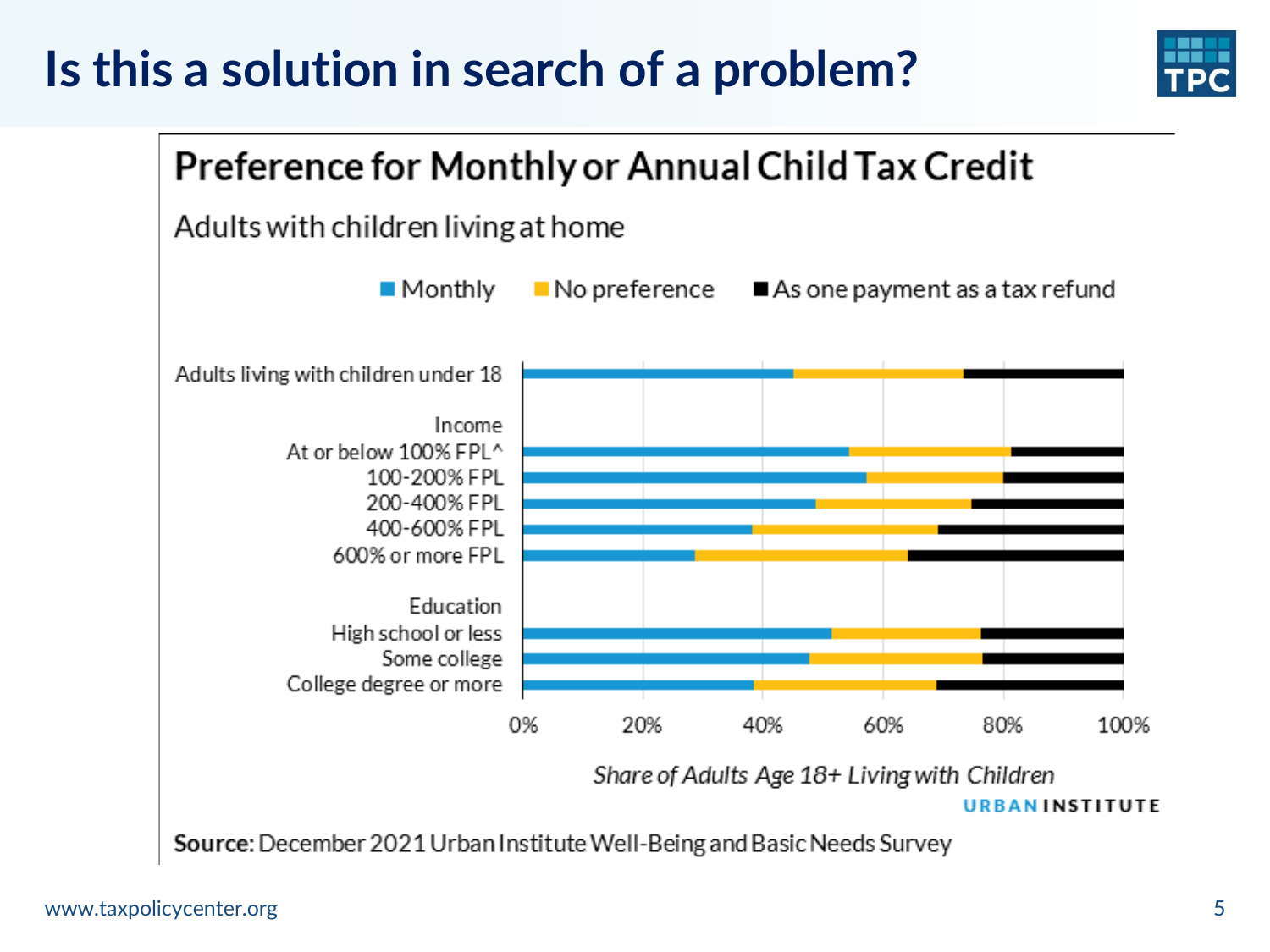### **New way to predict**



- Hold harmless will likely be controversial
	- Could cost a lot
	- Could be seen as a gaming opportunity
- Improve predictions using more recent data?
	- Look at quarter 1 of year assume continuity for the rest of the year.
	- Compare to end of year
- Limit to families with young children?
	- No school lunch, more child care costs, less likely to be working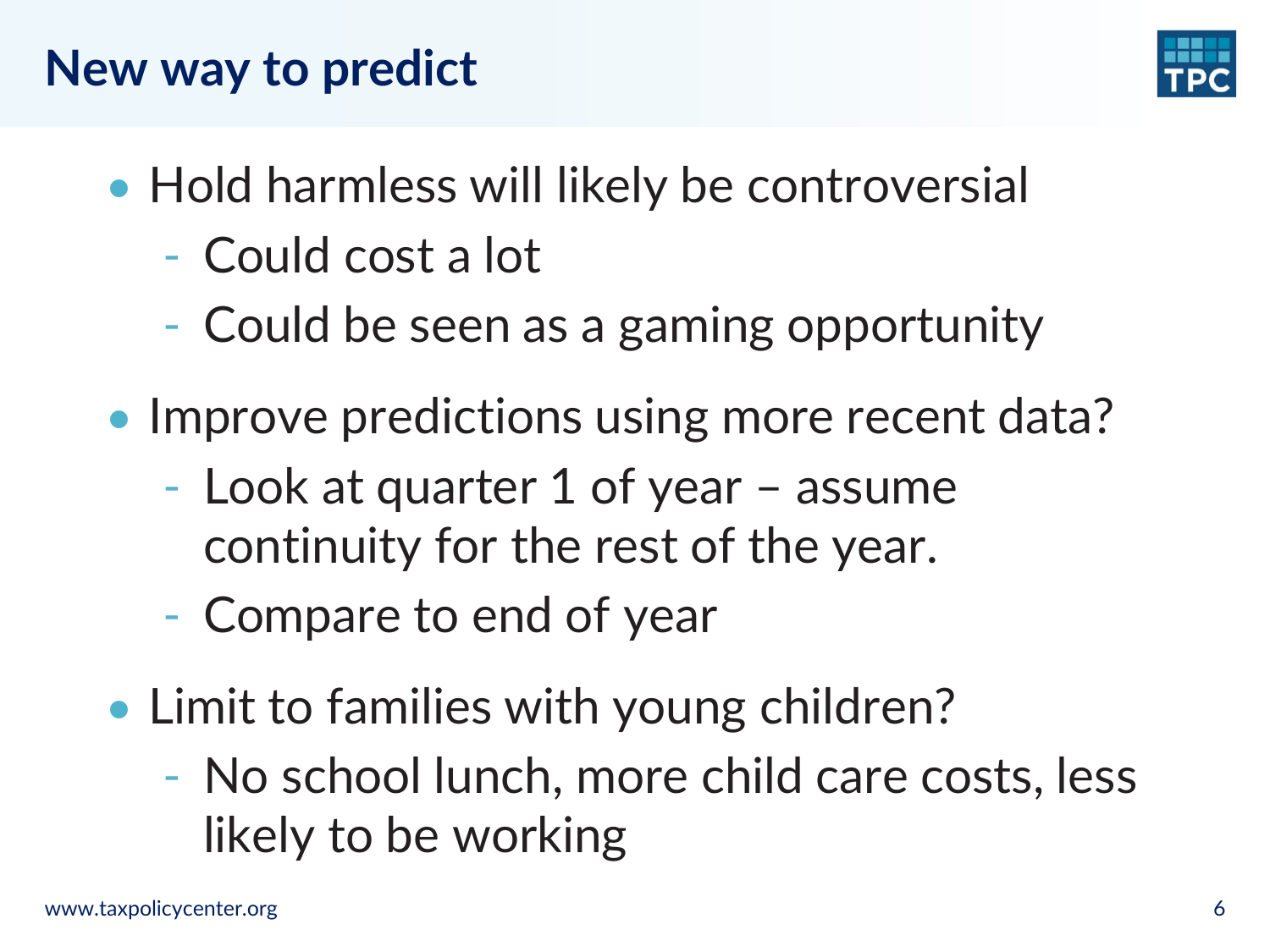

Predicting EITC and CTC Summary

|                           | <b>EITC</b> | CTC - 2018 CTC - 2021 |          |
|---------------------------|-------------|-----------------------|----------|
| Predict within 10 percent | 65%         | 69%                   | 79%      |
|                           |             |                       |          |
| Under predict             | 17%         | 19%                   | 9%       |
| Over predict              | 18%         | 12%                   | 11%      |
|                           |             |                       |          |
| Median error if under     | $-1,635$    | $-983$                | $-3,600$ |
| Median error if over      | 1,299       | 1,046                 | 3,000    |